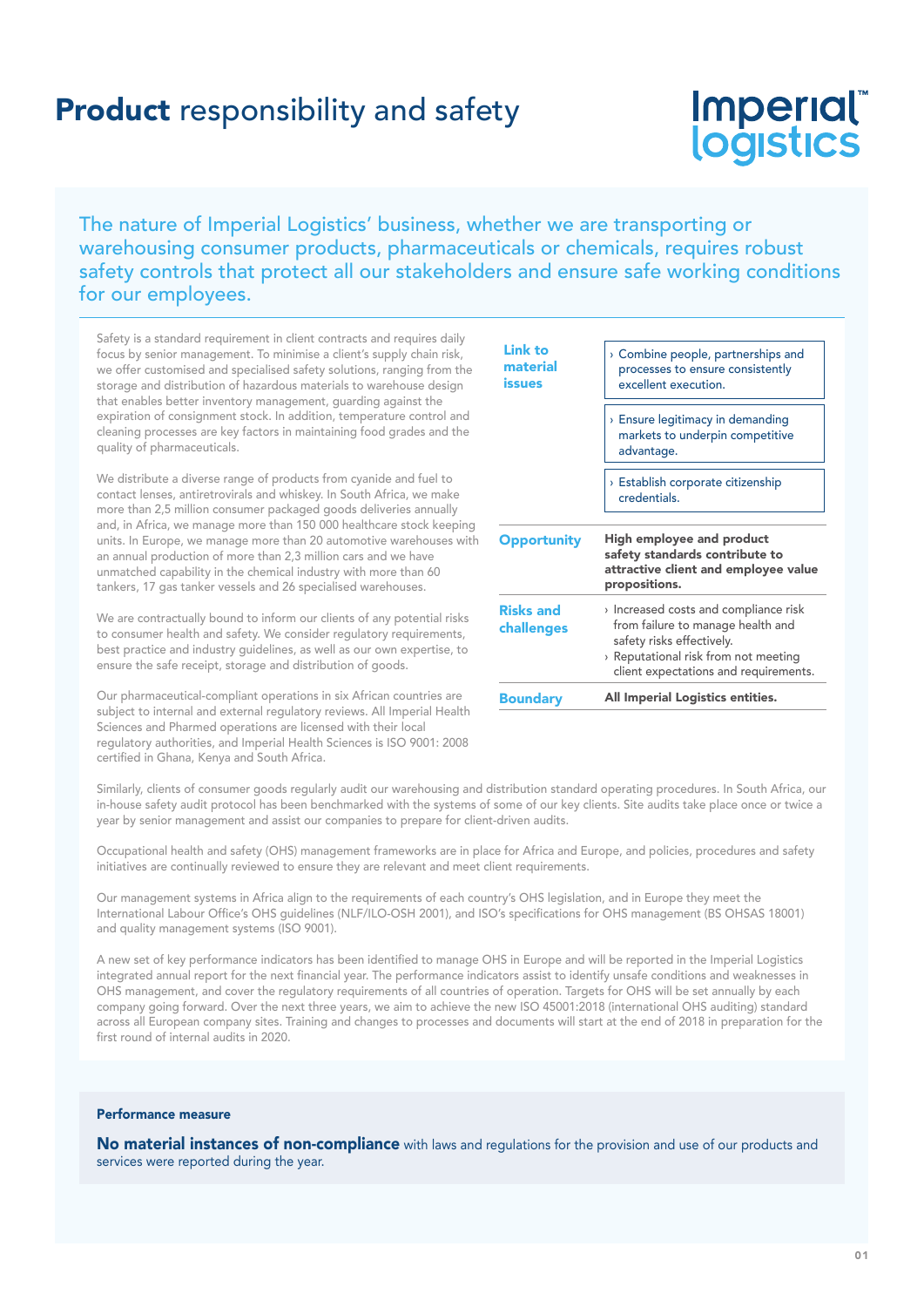## Product responsibility and safety – continued

Areas of focus

### Manage occupational health and safety

#### **Priorities**

- › Manage safety governance through a network of safety committees and safety representatives (located at all sites and on board shipping vessels) who ensure that safety standards are implemented and identify areas for improvement.
- › In Europe, develop a new health and safety strategy and implement new OHS risk assessment processes and governance structures in preparation for the new ISO 45001:2018 standard.
- › Investigate all accidents and incidents whether or not they result in injury or occupational disease. This enables a clear understanding of what constitutes unacceptable risk and the preventative measures needed.
- Regular OHS checks conducted by internal safety specialists or external certified experts to ensure adherence to standards and regulations with oversight from the Imperial Logistics risk team. Independent external audits at all sites take place annually.
- › Training, including e-learning, and safety awareness campaigns.

For information on road safety, see defensible road safety practices).

#### Ensure quality consumer and medical products

#### **Priorities**

- › Procure products directly from principals and serialise them to enable traceability.
- › Controls to ensure that medicines entering Africa through our channels are genuine.
- › Maintain constructive relationships with regulators and governments to ensure the sustainable supply of quality medicines.
- › Registered pharmaceutical professionals ensure we comply with legislation and client-specific standards and processes.
- › Implement warehousing and distribution procedures that reduce the risk of product deterioration, including temperature-controlled distribution capabilities for perishable products.
- › Specialised training for OHS teams.
- › Regular trade visits to retailers. Concerns over product handling are communicated to the responsible executive for correction.
- › Certificates of destruction to ensure that products that fail to meet required standards are destroyed in accordance with client specifications.
- › Board membership of People that Deliver, a global initiative which focuses on upskilling and professionalising pharmaceutical supply chain workforces in developing countries.
- › Provide warehouse management training to employees and health and logistics practitioners in public health facilities, government health departments and private logistics companies through the Imperial Logistics Supply Chain Academy.

Develop and embed robust safety solutions for clients in the automotive and chemical and energy sectors

*Imperial* 

logistics

#### **Priorities**

## Chemical and energy

- › Ongoing customised training for employees handling chemicals.
- › State-of-the-art fire protection and safety technology in warehouses storing hazardous materials.
- › Specialised transport of fuel, bulk lubricants and gas products, including:
	- Hulls of new gas barges reinforced with extra collision protection.
- Vehicles transporting bulk liquid chemicals in Europe fitted with state-of-the-art tanks, active brake assist, tyre-pressure warning systems, light emitting diode (LED) daytime running lights, lane departure warning systems, built-in rain and light sensors, semitrailer coupling sensors and breathalysers linked to engine mobilisers.

#### **Automotive**

- › Management systems that meet the VDA 6 (Verband Der Automobilindustrie/VDA Automotive) standard for suppliers to the automotive industry.
- › A new specialised training intervention developed for safety representatives.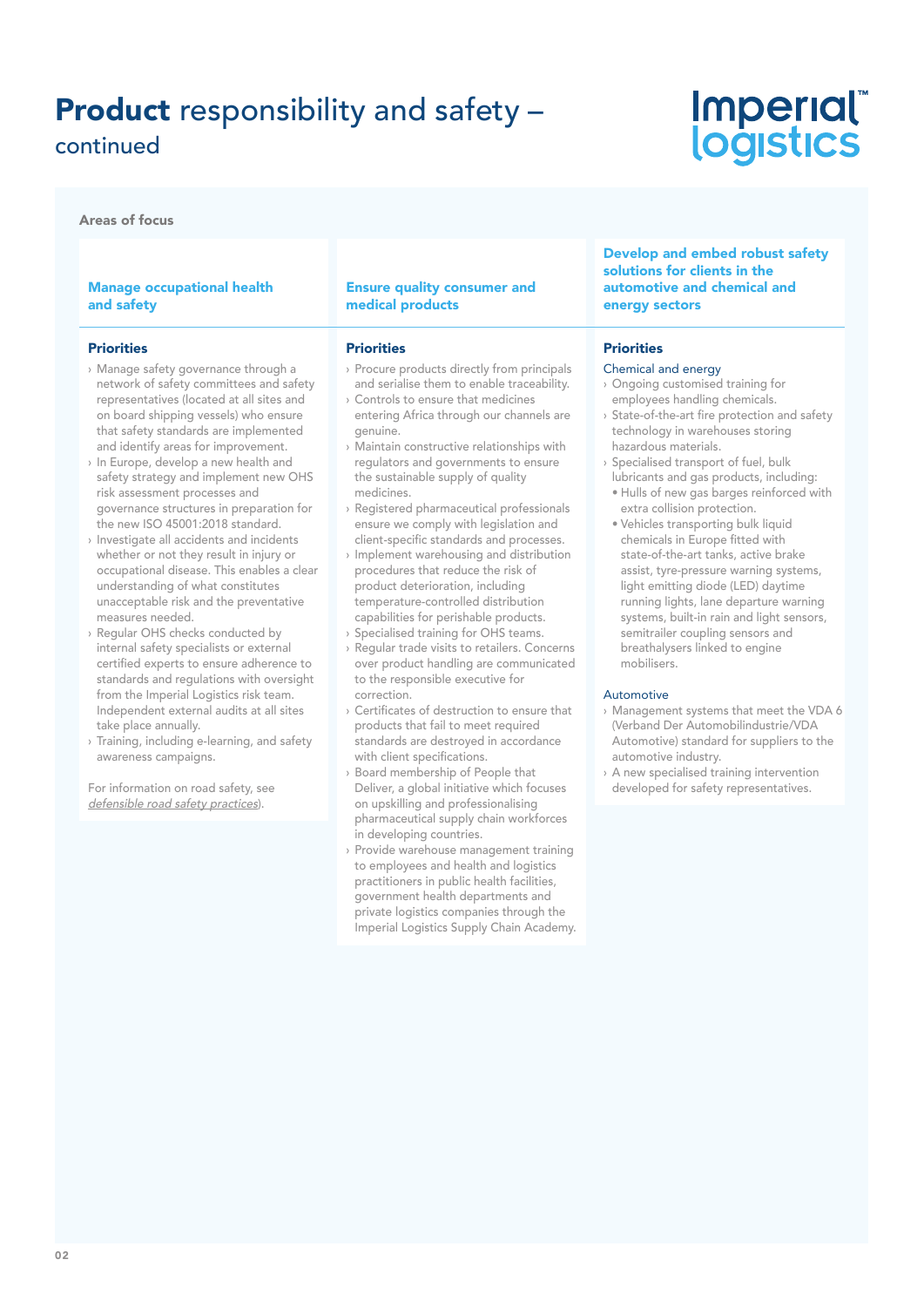## Product responsibility and safety – continued

# Imperial®<br>logistics

## Using technology to ensure employee safety

At tank cleaning stations in Germany, our employees are exposed to risks including dangerous atmospheres and working at heights, requiring fast response times in emergency situations. In December 2017, we introduced a customised gas detection instrument that features wireless communication, location technology and automatic gas and fall detection capabilities. The Blackline Safety G7c sends an alert with relevant information to site managers and monitoring personnel when an employee working in a lone location needs help. A built-in industrial-grade speakerphone automatically connects to monitoring personnel who are able to speak directly to the employee to assess the emergency and understand the response required. Nearby co-workers are dispatched as the first responders. The technology gives comfort to employees as the emergency response time is minimised in potentially life-threatening situations.

## A new state-of-the-art healthcare building

During the year, we unveiled our new 9 000m² world-class healthcare facility in Centurion, South Africa. The increased pharmaceuticalcompliant storage space and new picking methodology enables us to get lifesaving medicine to locations in Africa faster and more cost effectively.

The biggest challenge faced during the project was staying operational 24/7 and meeting client service levels while the existing buildings were demolished to make space for the re-development. Unwavering health and safety regulations were enforced in areas that remained operational and stock worth more than R1 billion was protected.

The heating, ventilation and air-conditioning (HVAC) system ensures that temperature levels remain constant between 18ºC and 25ºC. The fire suppression and smoke extraction system includes water storage tanks with a storage capacity of 775 000 litres, 12 000 sprinkler heads and smoke extraction fans capable of extracting 84 cubic metres of smoke per second from the building. Advanced materials handling equipment able to operate at temperatures of 5ºC was sourced to construct two cold storage warehouses that store rare vaccines and a one-hour fire rated enclosure was designed to surround and effectively protect the cold rooms.

The new LED lighting system will achieve a total energy saving of 30% per month.

## Delivering modular healthcare infrastructures across Africa

In Africa, healthcare supply chains face a number of challenges, including a need for health posts in remote areas and solutions to the lack of quality supply chain infrastructure needed to ensure that health commodities are available and maintained in good quality.

Our In-a-Box solutions enable the rapid commission and installation of prefabricated modular facilities that are pharmaceutical compliant, validated, fully outfitted and can be deployed immediately. Suitable for urban and rural areas, the standards and operational benchmarks of these facilities are aligned with international warehousing practices and supply chain and design principles.

The materials used to build an In-a-Box facility are significantly cheaper than traditional building methods and have a 30-year plus lifespan. In addition, each solution is able to accommodate water and waste treatment options and systems that harvest water, HVAC condensate and solar power. Energy costs are reduced by energy-efficient panels, doors and lighting.

Warehouse-in-a-Box™ facilities have been installed in Tanzania and Abidjan in Côte d'Ivoire, and are under construction in Mali. In Tanzania, the modular design can deliver between 1 000 and 10 000m² of warehousing space, easily able to accommodate future growth demands. The 4 095m² warehouse in Abidjan was built for the New Public Health Pharmacy, which works with the Ministry of Health to distribute pharmaceuticals. Results are showing a significant improvement of the pharmaceutical distribution network in the country.

Clinic-in-a-Box™ is a prefabricated health post that includes a dispensary which can be erected within a day. The solution brings essential medical services to communities at the point of need. Storage-in-a-Box™ and Cold-Storage-in-a-Box™ units are pharmaceutical-compliant storage solutions deployed to expand healthcare supply chains, where required.

For information on making healthcare available to low-income communities in South Africa, see supporting micro-enterprises that provide primary healthcare services).

## In-a-Box solutions

## Over 300 clinic and storage solutions deployed across Africa, with a further 150 Storage-ina-Box™ units in production for Malawi.

## Over 100 units are able to operate off-grid

using solar power and water storage facilities. This is key given the crippling power outages experienced in some African countries and the poor access to water in rural areas.

The initiative also contributes to job creation and local business development during the construction of these **facilities**